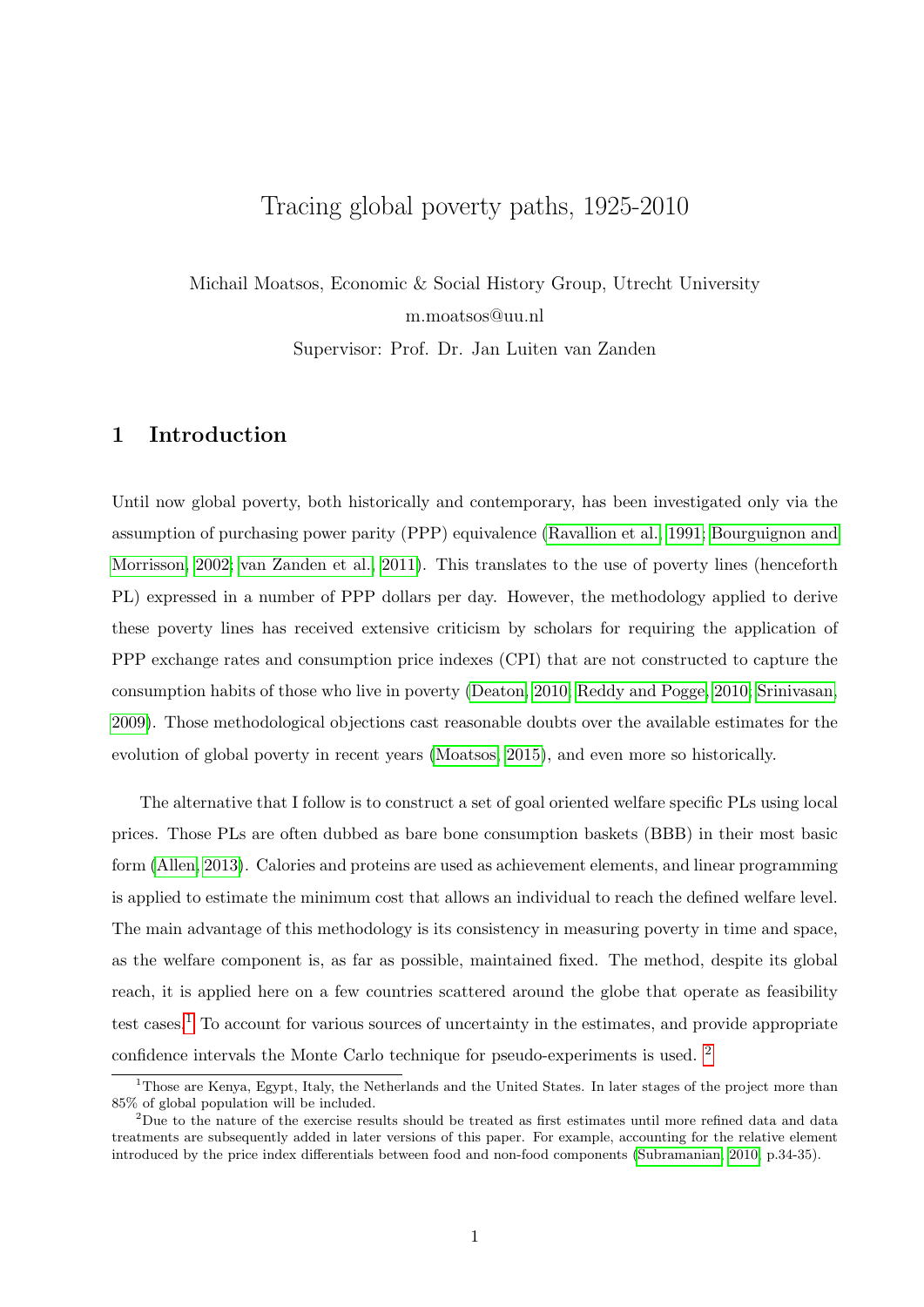### 2 Methodology

A family of elements is considered when constructing a PL. Those include anthropometric and demographic information (age/gender distribution, height, and the intensity of physical activity), as well as environmental parameters (food nutrients, temperature and heat energy requirements). Additional socioeconomic data (prices, income distribution data, and aggregate consumption shares) are required to derive a poverty rate. Each element is introduced with a reasonable (usually uniform) distribution in the Monte Carlo pseudo-experiments to capture the uncertainty of the data at hand.[3](#page-0-0)

The anthropometric and demographic data set the minimum dietary energy requirement (MDER) which constitutes the caloric target of the consumption basket underlying the PL. In its estimation I follow the method of [FAO](#page-9-5)  $(2008)^4$  $(2008)^4$  $(2008)^4$ . The level of the MDER changes following the evolution of the aforementioned characteristics. The reason for including MDER as a dynamic element is that the poverty level within a population should be evaluated based on the characteristics of that population. The alternative of keeping the MDER constant implies a systematic overestimation (when the characteristics demonstrate degrading) or underestimation (when upgrading). The height data used come from [Baten and Blum](#page-9-6) [\(2015\)](#page-9-6). Population age and gender distributions come from [Mitchell](#page-9-7) [\(2007\)](#page-9-7) and [United Nations](#page-10-4) [\(2015\)](#page-10-4). The physical activity levels (PAL) are composed during the Monte Carlo phase of the calculations from various activity elements as listed in [FAO](#page-9-8) [\(2001\)](#page-9-8). This composition results in PAL values that form normal distributions. The use of distributions is necessary since we are not certain about the exact PAL of those living in conditions of poverty.

As shown on table [1,](#page-2-0) a number of basic nutrient sources are used in linear programming (LP) to solve the problem of cost minimization of the consumption basket.<sup>[5](#page-0-0)</sup> A main staple is the core source of kcal and proteins, accompanied by a fixed consumption of meat (or fish if it is cheaper), beans (or peas if cheaper), butter (or ghee if cheaper), and sugar. The PLs used here are three so that a wider area of welfare levels in covered. To avoid implicit judgment on the welfare conditions of each PL the RGB color coding of the three basic colors is used for short hand naming them. Red PL contains the most basic elements for scrapping a living. Green PL relaxes one step the assumption that those living in extreme poverty apply LP to consume the cheapest possible nutritional bundle, and thus it takes the average of the two cheapest bundles. It also doubles the relative allowance

<sup>3</sup>Further elaboration on the exact nature of those distributions requires more space than available in this short paper. The interested reader is deferred to later and more detailed versions of this paper.

<sup>&</sup>lt;sup>4</sup>Along with the corrections mentioned in [Moatsos](#page-9-3) [\(2015\)](#page-9-3) and [Allen](#page-9-4) [\(2013\)](#page-9-4).

<sup>&</sup>lt;sup>5</sup>For the values of the various nutrients in the food items the USDA database was used, [https://ndb.nal.usda.](https://ndb.nal.usda.gov/ndb/) [gov/ndb/](https://ndb.nal.usda.gov/ndb/), To the values of kcal a retention rate is applied as pointed out and provided by [Appleton et al.](#page-9-9) [\(1999\)](#page-9-9).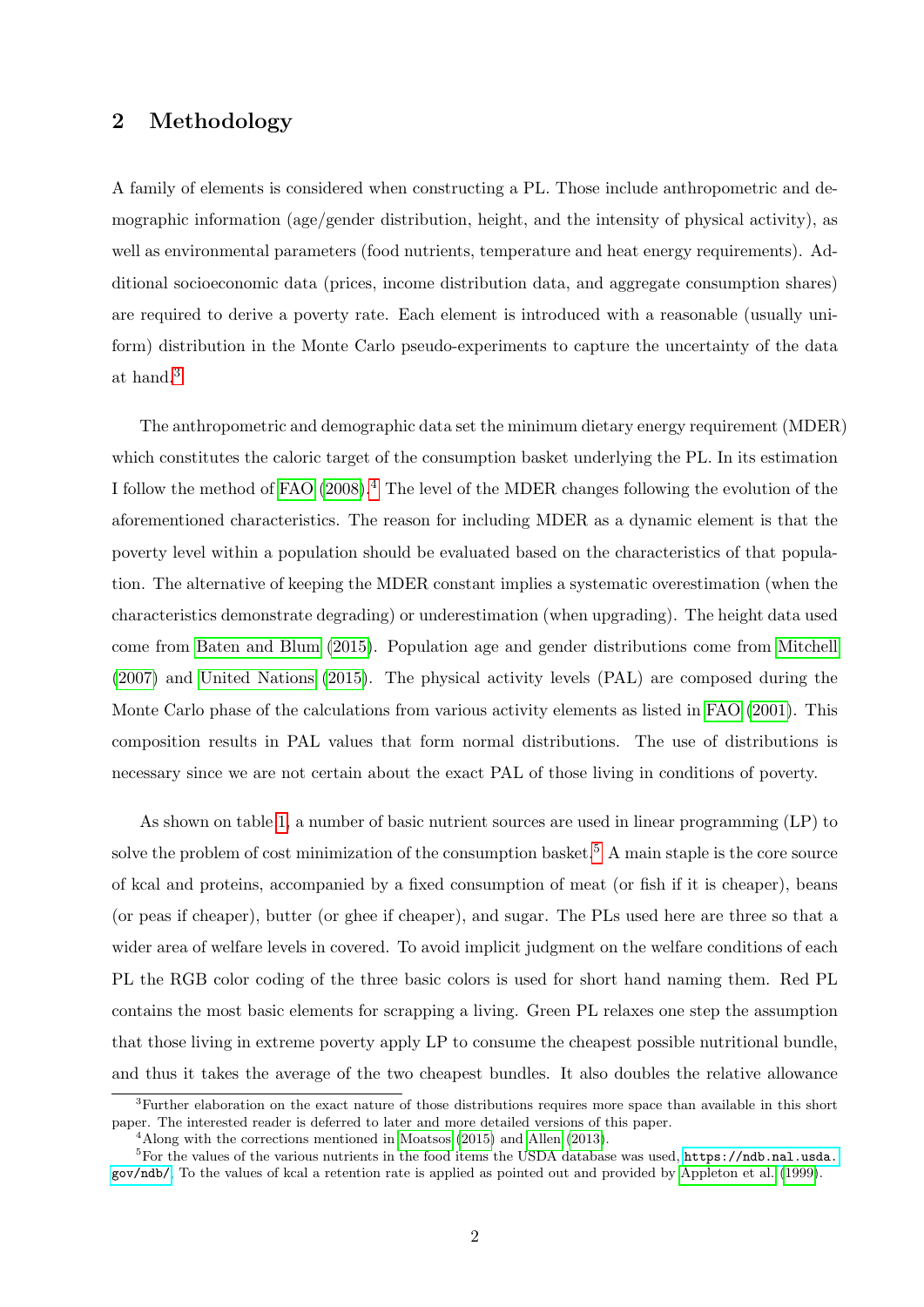|                          |           | Poverty Line Short Name                   |                              |                              |
|--------------------------|-----------|-------------------------------------------|------------------------------|------------------------------|
| Item                     | Unit/Year | Red                                       | Green                        | Blue                         |
| Energy Target            | kcal      | <b>MDER</b>                               | MDER                         | <b>MDER</b>                  |
| Protein Target           | gr        | 40                                        | 40                           | 40                           |
| Minimization             |           | cheapest bundle                           | mean of 2 cheapest           | mean of 3 cheapest           |
|                          |           |                                           | bundles                      | bundles                      |
| Main staple              | kg        | based on kcal/protein target              |                              |                              |
| Beans or peas            | kg        | LP                                        | 20 at minimum                | 40 at minimum                |
| Meat or fish             | kg        | 3 or 6                                    | 6 or 12                      | $12$ or $24$                 |
| Butter or oil or ghee    | kg        | 3                                         | 6                            | 12                           |
| Sugar                    | kg        | $\overline{2}$                            | 4                            | 8                            |
| Linen (applied)          | share     | 8%                                        | 8%                           | 8%                           |
| Lamp oil                 | liter     | the equivalent of 1.3 liter added as fuel |                              |                              |
| Soap                     | kg        | $1.3\,$                                   | 1.3                          |                              |
| Candles                  | kg        | 1.3                                       | 1.3                          |                              |
| $Fuel*$                  | mbtu      | $f(T \text{ in } ^{\circ}C)$              | $f(T \text{ in } ^{\circ}C)$ | $f(T \text{ in } ^{\circ}C)$ |
| Cooking                  | mbtu      | MDER/2                                    | MDER/2                       | MDER/2                       |
| Housing                  | share     | $5\%$                                     | $10\%$                       | $15\%$                       |
| Health, Education, Water | share     |                                           | WBGC                         | WBGC                         |
| Surplus                  | mark-up   |                                           |                              | 10%                          |

<span id="page-2-0"></span>Table 1: "RGB" Poverty Lines Components

\*: fuel data are imputed and they can be at maximum half the food component, see [Moatsos](#page-9-3) [\(2015\)](#page-9-3) for more details.

of housing, compared to the Red PL, and adds explicit expenses for health, education, and water<sup>[6](#page-0-0)</sup>. Blue PL builds upon the Green, uses the average of the three cheapest combinations, and doubles again the allowance for meat (or fish), butter, sugar, while including a 50% increase in the housing allowance. Finally, an explicit percentage is added an all-purpose surplus indicating additional implicit choices made possible on this welfare level. All bundles include energy needed for cooking the purchased food when necessary.

The temperature and heat energy requirements are included so that the PLs are consistent in evaluating poverty between countries with different prevailing temperatures as well as between years with such differences for the same country. The aforementioned requirements are calculated following the concept of degree-days [\(The Chartered Institution of Building Services Engineers,](#page-10-5) [2006\)](#page-10-5). Degree-days give the number of total days equivalents in a year where indoor heating is required.<sup>[7](#page-0-0)</sup> The base (threshold) outside temperature used is the (now standard) 15.5°C, which corresponds to an indoor temperature of about 18°C. This indoor temperature is recommended by WHO to avoid chronic health deterioration [\(Collins, 1986\)](#page-9-10). The temperature data come from the Global Historical Climatology Network<sup>[8](#page-0-0)</sup>

<sup>&</sup>lt;sup>6</sup>In lack of better readily available evidence the share for those components from the World Bank's (contemporary) Global Consumption database is used throughout. For developed countries the average shares for the higher income segment was used, and for developing ones the low segment.

<sup>&</sup>lt;sup>7</sup>Moreover, I assume that the house is empty for 8 hours per day, then residents are sleeping for another 8 hours (not requiring heating), and for the remaining 8 hours per day heating is required. For simplicity this is included in the calculations by dividing the total number of degree-days by 3.

<sup>8</sup>Menne, M.J., I. Durre, B. Korzeniewski, S. McNeal, K. Thomas, X. Yin, S. Anthony, R. Ray, R.S. Vose,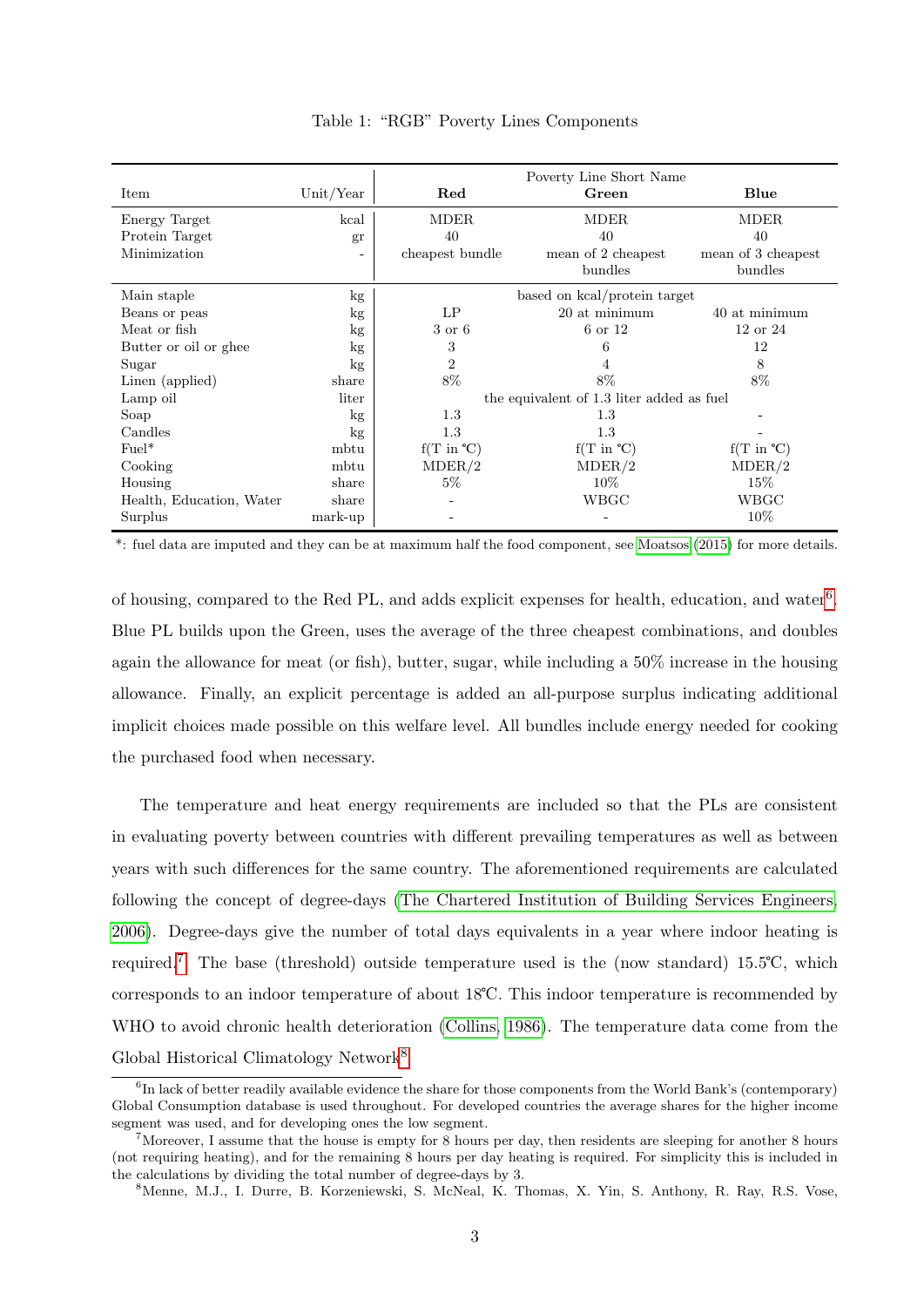The prices used in the calculations come from the ILO October inquiry. They include data from 1925 up until 2008, when ILO stopped publishing them. The price catalog consists of a wide range of necessities, and the exact number of products varies with the country-year combination. Information on average inflation rates was used to impute missing prices [\(de Zwart, 2015\)](#page-9-11). Data on the gross income distributions are taken form [van Zanden et al.](#page-10-0) [\(2011\)](#page-10-0), since the more appropriate consumption distributions are not available for the long run character of this investigation. When for a given year no distribution is available, linear interpolation is applied. The mean of the distribution is fixed on the national consumption per capita. Consumption data come from the World Bank<sup>[9](#page-0-0)</sup>, the UC Davis Nominal GDP historical series, and the Jord-Schularick-Taylor macrohistory database. For missing years linear interpolation was used on the basis of GDP per capita evolution [\(Bolt and](#page-9-12) [van Zanden, 2015\)](#page-9-12).

### 3 Results

For the sake of the required brevity, only few selected countries are shown in the figures below, along with a brief discussion. Every graph shows, in its respective color, each of the three poverty lines as defined in table [1,](#page-2-0) accompanied bu the 95% confidence interval.

#### 3.1 Kenya

All RGB lines paint the very intense picture of the poverty evolution in Kenya (figure [1\)](#page-4-0). Despite the great improvements in the early years of the period covered by the data (1955-70), poverty intensity has since then overall increased. However, after two distinguishable episodes in 1993/4 and in 2003/4, in the recent years some improvement is in progress. Nonetheless, Red PL poverty has never dropped lower than 20%. Green poverty below 30%, and Blue below 40%. All minima are reached by late 80s, however they are not very different from those of the early 70s, demonstrating stagnation and reversal.

B.E.Gleason, and T.G. Houston, 2012: Global Historical Climatology Network - Daily (GHCN-Daily), Version 3.22. <sup>9</sup>GDP and "Household final consumption expenditure, etc" (both in current LCU), accessed December 9th 2016.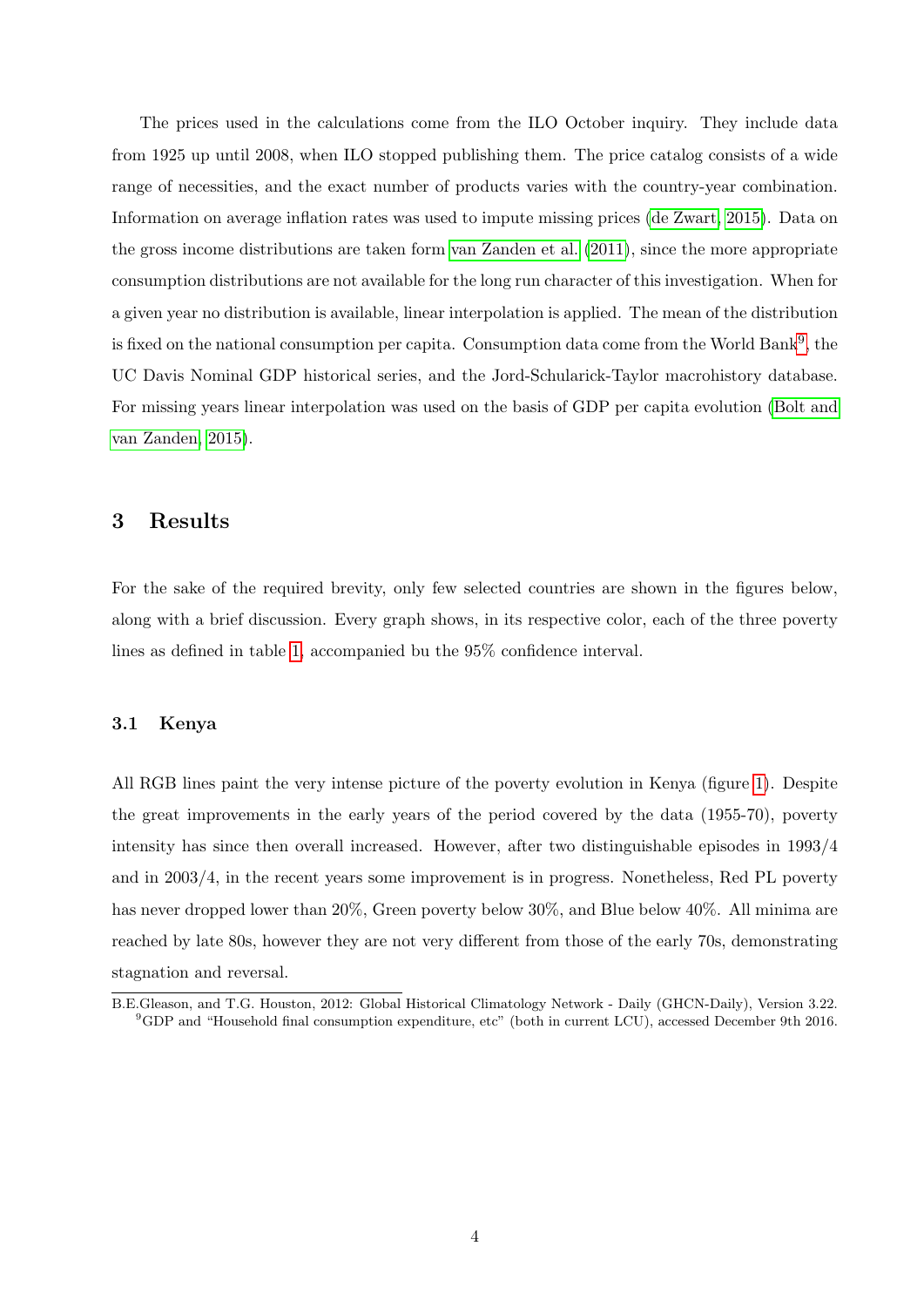<span id="page-4-0"></span>



### 3.2 Egypt

The observation period for Egypt is 1950-2010 as shown in figure [2.](#page-5-0) Egypt starts at substantially high poverty rates, which, however, stand very close to the minimum values achieved by Kenya throughout. Despite some volatility, the downward trend is present in the entire period. One can notice a series of inverted u-shapes in the depicted lines. Those are between 1965-79, 1980-98, and 1999-2010. As we will see next, the poverty rates in 1950 track closely those in 1925 Italy, and by 2010 they closely resemble those in 1925 Netherlands.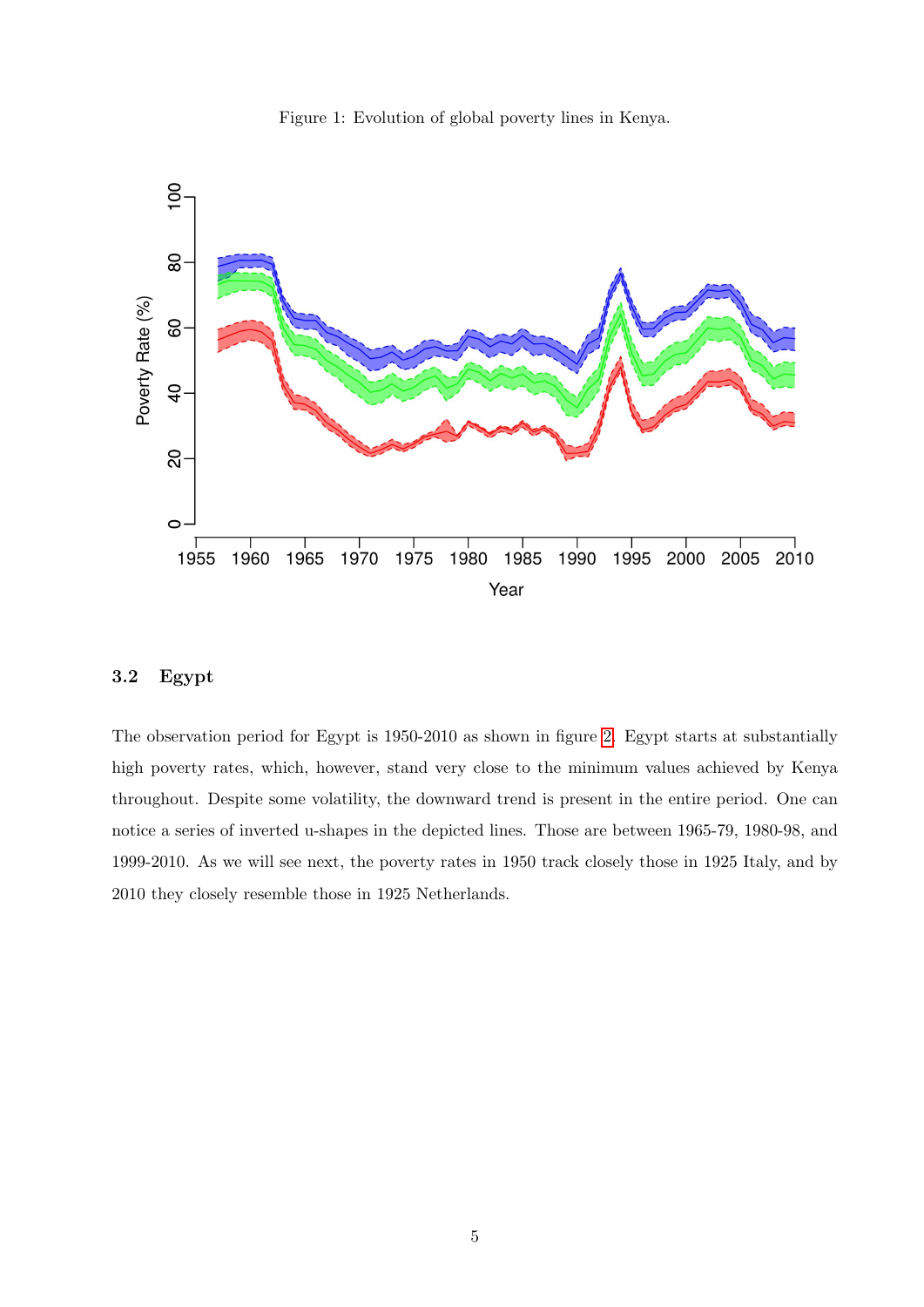<span id="page-5-0"></span>



#### 3.3 The Netherlands

The effect of the WWII in the Netherlands dominates figure [3.](#page-6-0) Following a substantial rise after 1940, the "hunger winter" of 1944 is the spike that shoots all PLs in tandem. During the first period, of 1925-40 the prevalence of even the most austere Red PL, is non negligible, while Blue level poverty hovers around a substantial 20%, with a declining trend at the end of this period. The pre-1940 trend continues only after 1952/3, and all three PLs become obsolete by the late 60s.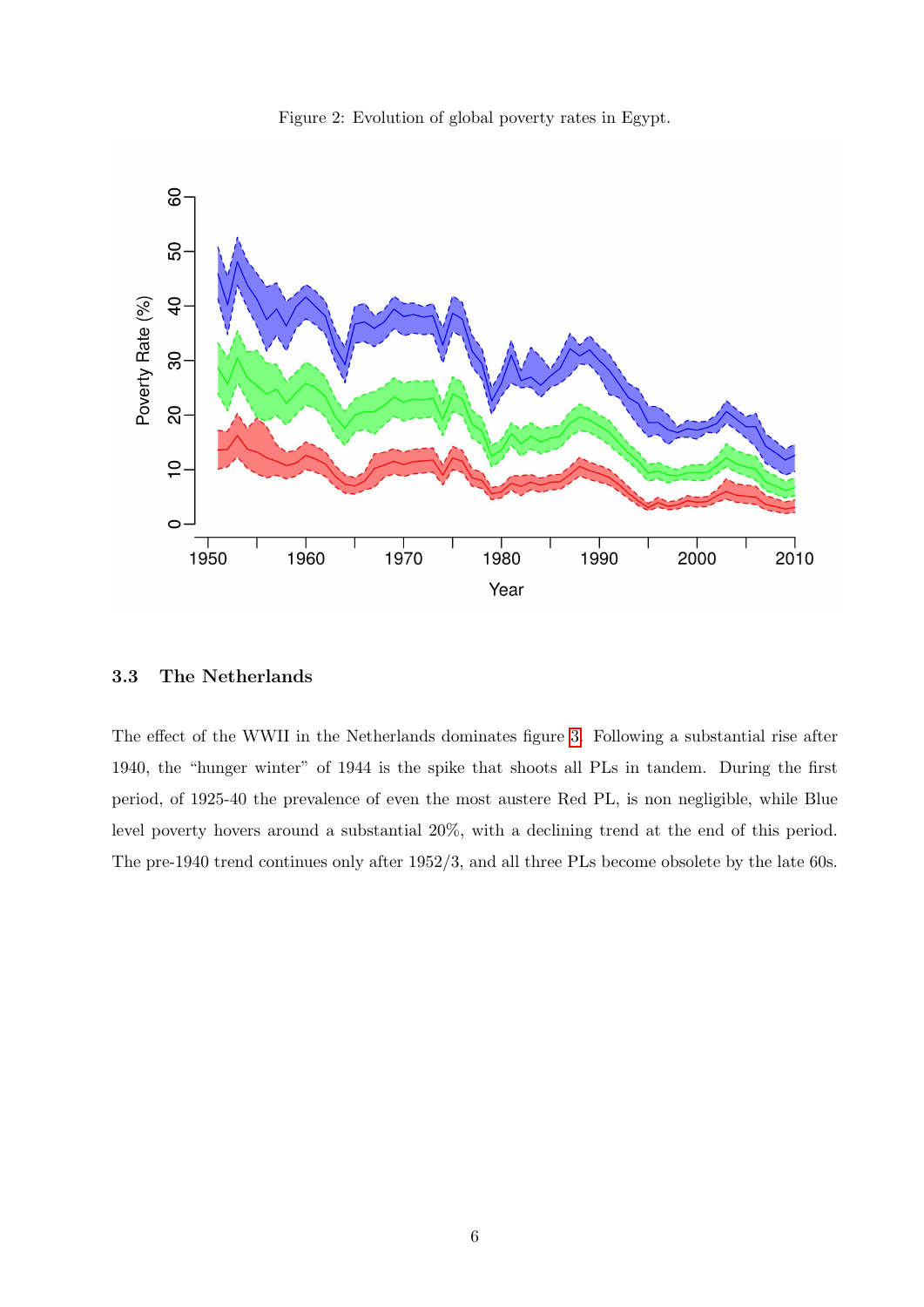<span id="page-6-0"></span>Figure 3: Evolution of global poverty rates in the Netherlands.



#### 3.4 Italy

Compared to the Netherlands, Italy starts with much more substantial poverty figures at all levels. And this is by far more notable for the Red PL. The downward trend that started after 1929, is interrupted by the WWII in 1939. Poverty increases massively by the end of the war, at levels clearly beyond 70% for all types of PLs. The recovery period takes about as much time as in the Netherlands, but the recovery rate is not as sharp.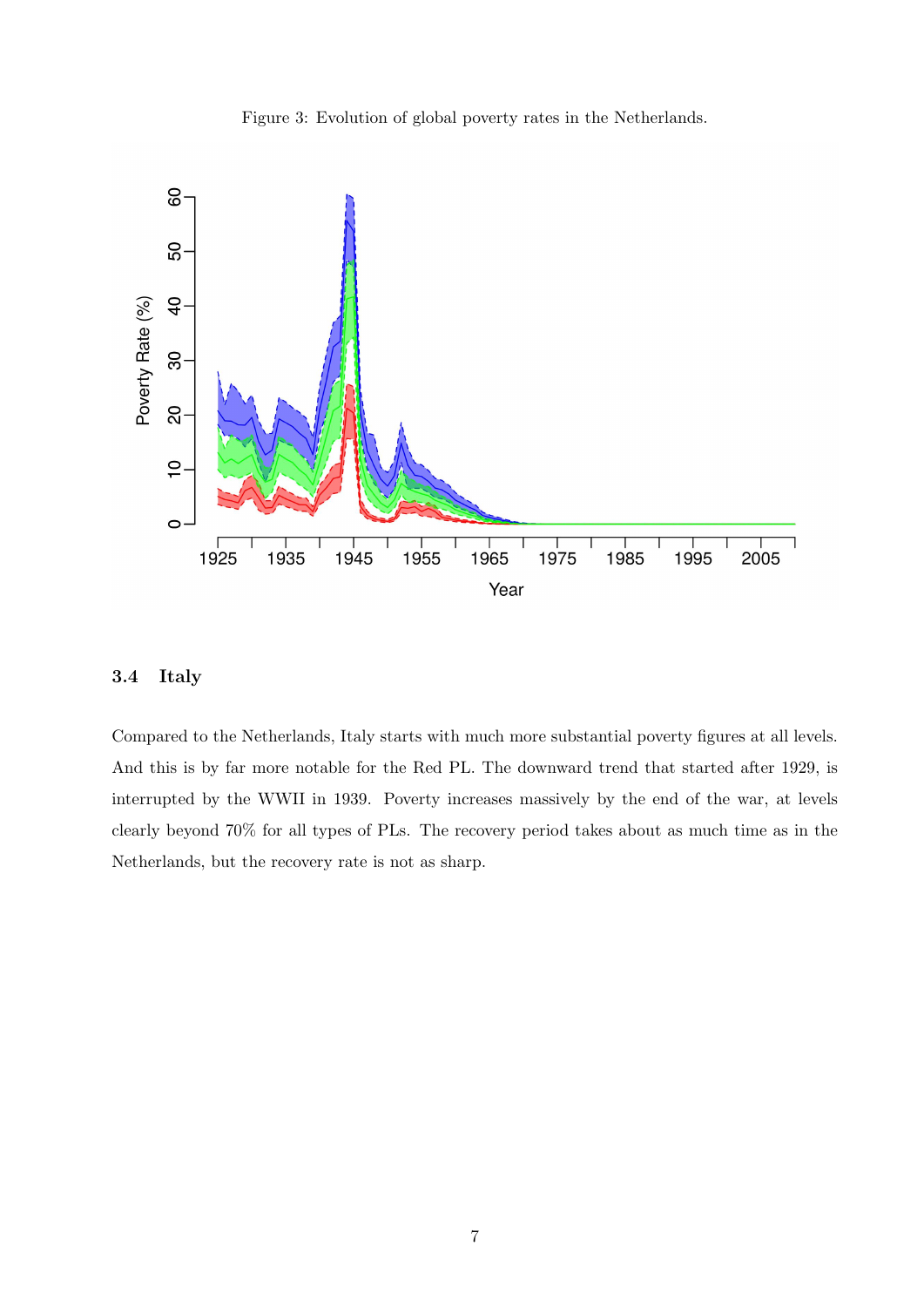



#### 3.5 United States

Poverty rates for the United States start at similar levels as in the Netherlands in 1925. However, the crash of 1929 substantially amplifies the prevalence of poverty at all PL types. From that point on the reduction of all traced types of poverty is an impressive one, and is only briefly and rather "lightly" interrupted in the aftermath of WWII. Thus, in the period before the end of WWII where poverty was claiming a strong foot in the two European countries, the United States demonstrate sharp reduction. In the subsequent period, they have achieved small poverty rates some 10-20 years in advance of Italy or the Netherlands.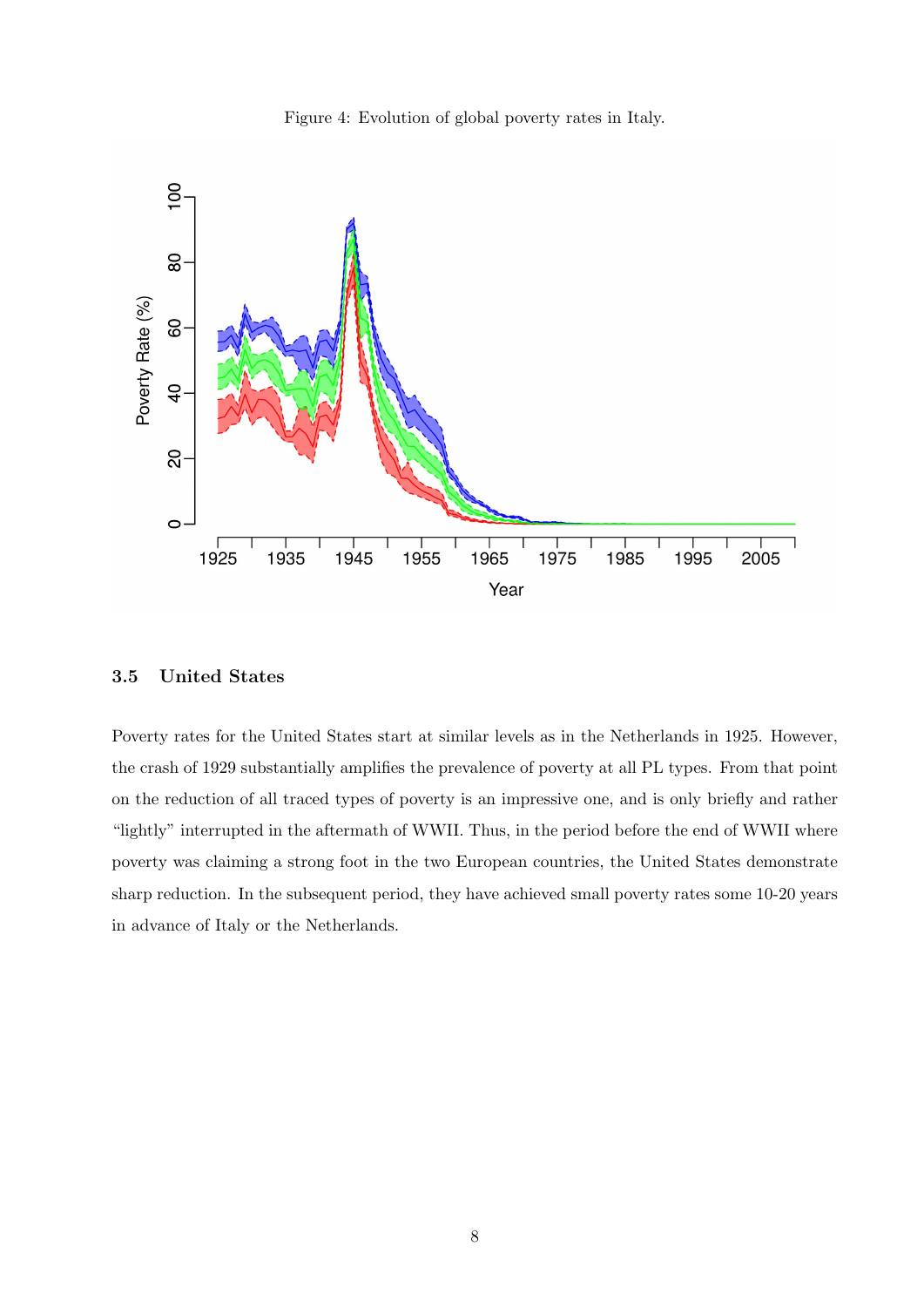

Figure 5: Evolution of global poverty rates in United States.

### 4 Conclusions

A first attempt to consistently trace the evolution of global poverty paths throughout the 20th century has been presented here for a small number of countries. The method and the data used have certain limitations that must be acknowledged. First, the methodological focus is entirely in a unidimensional (material) poverty, and our method excludes multidimensional poverty considerations. Second, a number of methodological improvements, too numerous to mention here in detail, can be implemented to provide a more solid framework for drawing conclusions. One example is to use population weighted temperatures to calculate more accurately the relevant degree-days. Third, the data utilized, e.g. the gross income distributions, are not the most appropriate ones for the purpose of poverty measurements, and further research is needed to pinpoint the margin of error with respect to more appropriate data when available.

Nonetheless, this research has demonstrated the feasibility to construct standardized poverty lines for historical research implemented in such a way that basic statistical comparisons (e.g. statistical significance) can be performed. Moreover, the identified trajectories in poverty levels provide an in depth glance at the development stages at well defined welfare levels within a country,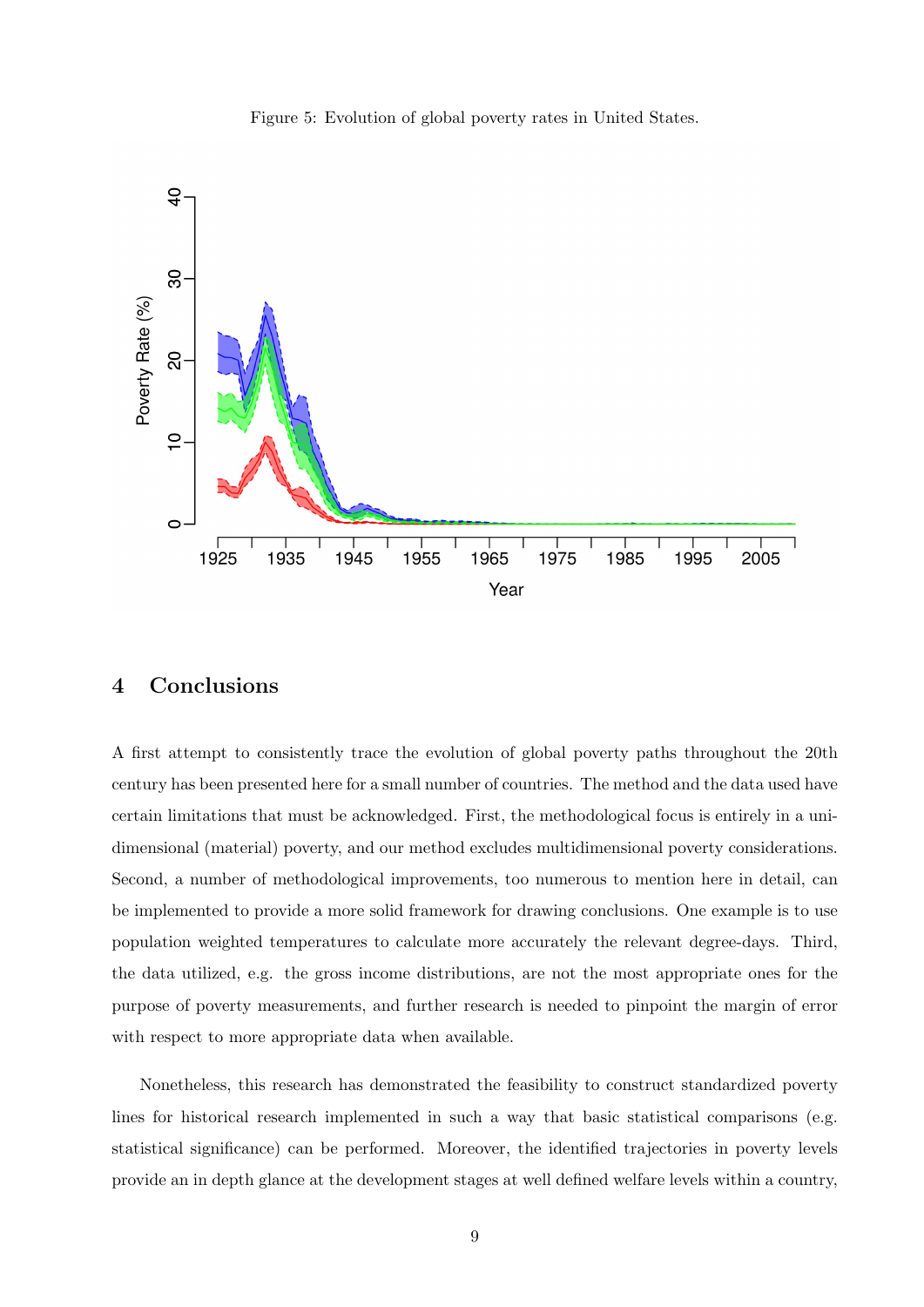that are–with certain data limitations–comparable globally. Expanding the set of countries and the time period covered is next in this project.

### References

- <span id="page-9-4"></span>Allen, R. C. (2013). Poverty lines in history, theory and current international practice. University of Oxford, Department of Economics, Discussion Paper Series, (No. 685).
- <span id="page-9-9"></span>Appleton, S., Emwanu, T., Kagugube, J., and Muwonge, J. (1999). Changes in poverty in Uganda, 1992-1997. Centre for the Study of African Economies, University of Oxford, 99(22).

<span id="page-9-6"></span>Baten, J. and Blum, M. (2015). Clio Infra Global Height dataset.

- <span id="page-9-12"></span>Bolt, J. and van Zanden, J. L. (2015). Clio Infra Global GDP per Capita database.
- <span id="page-9-1"></span>Bourguignon, F. and Morrisson, C. (2002). Inequality Among World Citizens : 1820-1992. The American Economic Review, 92(4):727–744.
- <span id="page-9-10"></span>Collins, K. J. (1986). Low indoor temperatures and morbidity in the elderly. Age and Ageing, 15(4):212–220.
- <span id="page-9-11"></span>de Zwart, P. (2015). Clio Infra Global Inflation dataset.
- <span id="page-9-2"></span>Deaton, A. (2010). Measuring Poverty in a Growing World (or Measuring Growth in a Poor World). In Anand, S., Segal, P., and Stiglitz, J. E., editors, *Debates on the Measurement of Global Poverty*, pages 187–222. Oxford University Press.
- <span id="page-9-8"></span>FAO (2001). Human energy requirements. Technical report, Food and Agriculture Organization of the United Nations, Rome.
- <span id="page-9-5"></span>FAO (2008). Updating the minimum dietary energy requirements.
- <span id="page-9-7"></span>Mitchell, B. R. (2007). International historical statistics 1750-2005. Palgrave Macmillan, Basingstoke.
- <span id="page-9-3"></span>Moatsos, M. (2015). Global Absolute Poverty: Behind the Veil of Dollars. CGEH Working Paper Series, (77).
- <span id="page-9-0"></span>Ravallion, M., Datt, G., van de Walle, D., and Chan, E. (1991). Quantifying the Magnitude and a of Absolute Poverty in the Developing World in the Mid-1980s.